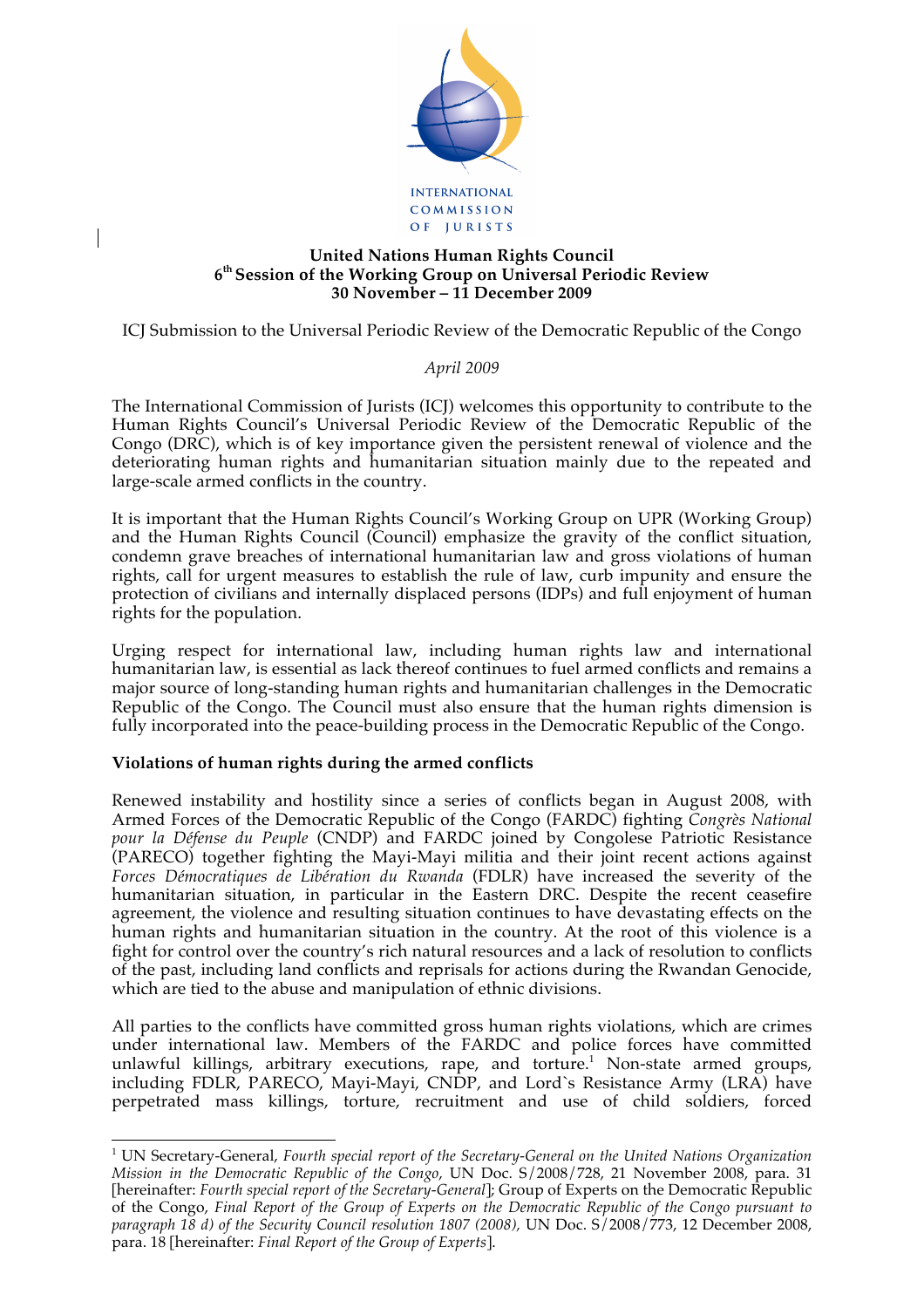displacement, sexual slavery and rape as a method of warfare.<sup>2</sup> The recent instability and conflicts between all these parties raise particular concern about increasing occurrences of these violations.

Because of the Government's duty to prevent and refrain from committing such violations, the DRC is in violation of its international obligations as party to the *International Covenant on Civil and Political Rights* (ICCPR), the *Convention Against Torture* (CAT), the *Convention on the Rights of the Child* (CRC), and the *Optional Protocol to the CRC on the Involvement of Children in Armed Conflict* (OP-CRC-AC), and under the customary international law.

### **Given the large-scale human rights challenges in the DRC, the ICJ calls on the Working Group and the Council:**

- **To urge all parties to the conflict to ensure full protection of civilians, including from assaults and threats of violence and to respect international humanitarian and human rights law;**
- **To recommend to the Government to boost the necessary political will and comply with its legal obligations under the respective international human rights instruments, in particular the ICCPR, CAT, CRC and OP-CRC-AC and under the customary international law;**
- **To engage with the donor community in devising benchmarks to technically assist the Government in order to measure accountability and steer donor priorities;**
- **To re-establish a comprehensive special procedure's mandate a separate group of independent experts on the DRC - to monitor the human rights situation and help the Government prevent vicious violence and boost full implementation of human rights standards and their integration throughout the peace-process, as recommended by the latest thematic experts` report on the situation in the DRC.<sup>3</sup>**

### **Impunity for Gross Violations of Human Rights**

The DRC is failing in its international human rights obligations to prevent violations when they occur and provide remedies to their victims because of the culture of impunity that pervades the country. The Constitution of the DRC provides for an independent judiciary, capable of addressing and remedying human rights violations, however, this system does not operate in practice. Remedies available in theory, such as compensation for victims of crimes paid by the perpetrator, are not enforced even when ordered by a court.<sup>4</sup> The DRC's international human rights obligations require the DRC to ensure "accessible and effective remedies<sup>"5</sup> for victims of human rights violations, and despite the Constitutional provisions, the failure of the DRC to guarantee and implement such remedies constitutes a violation of its obligations under Article 2 of the ICCPR.

In addition to the lack of remedies, the impunity that prevails as a result of a lack of investigation constitutes a direct violation of the DRC's duty to punish perpetrators who commit violations.<sup>6</sup> The rampant corruption and fear prosecutors and judges have of reprisals from Government and non-state armed groups combine to stifle any investigations

<sup>&</sup>lt;sup>2</sup> Fourth special report of the Secretary-General, para. 31.

<sup>&</sup>lt;sup>3</sup> Report of seven thematic special procedures on technical assistance and capacity building: *Combined report of seven thematic special procedures on technical assistance to the Government of the Democratic Republic of the Congo and urgent examination of the situation in the east of the country*, UN Doc. A/HRC/10/59, 5 March 2009, para. 119. [Hereinafter: *Combined Report of Seven Thematic Special Procedures*].<br><sup>4</sup> *Ibid.,* para. 40.

Human Rights Committee, *General Comment No. 31*[*80*] *Nature of the General Legal Obligation Imposed on States Parties to the Covenant,* UN Doc. CCPR/C/21/Rev.1/Add.13, 26 May 2004, para. 15 [hereinafter: *General Comment No. 31*].

<sup>6</sup> *General Comment No. 31*, para. 15; Article 2, paragraph 3 of the ICCPR requires States to provide adequate remedies, in particular "Administrative mechanisms…to give effect to the general obligation to investigate allegations of violations promptly, thoroughly and effectively through independent and impartial bodies." … and according to the jurisprudence of the Human Rights Committee also "judicial mechanisms to guarantee an effective redress for gross violations of human rights." And notes that "[c]essation of an ongoing violation is an essential element of the right to an effective remedy."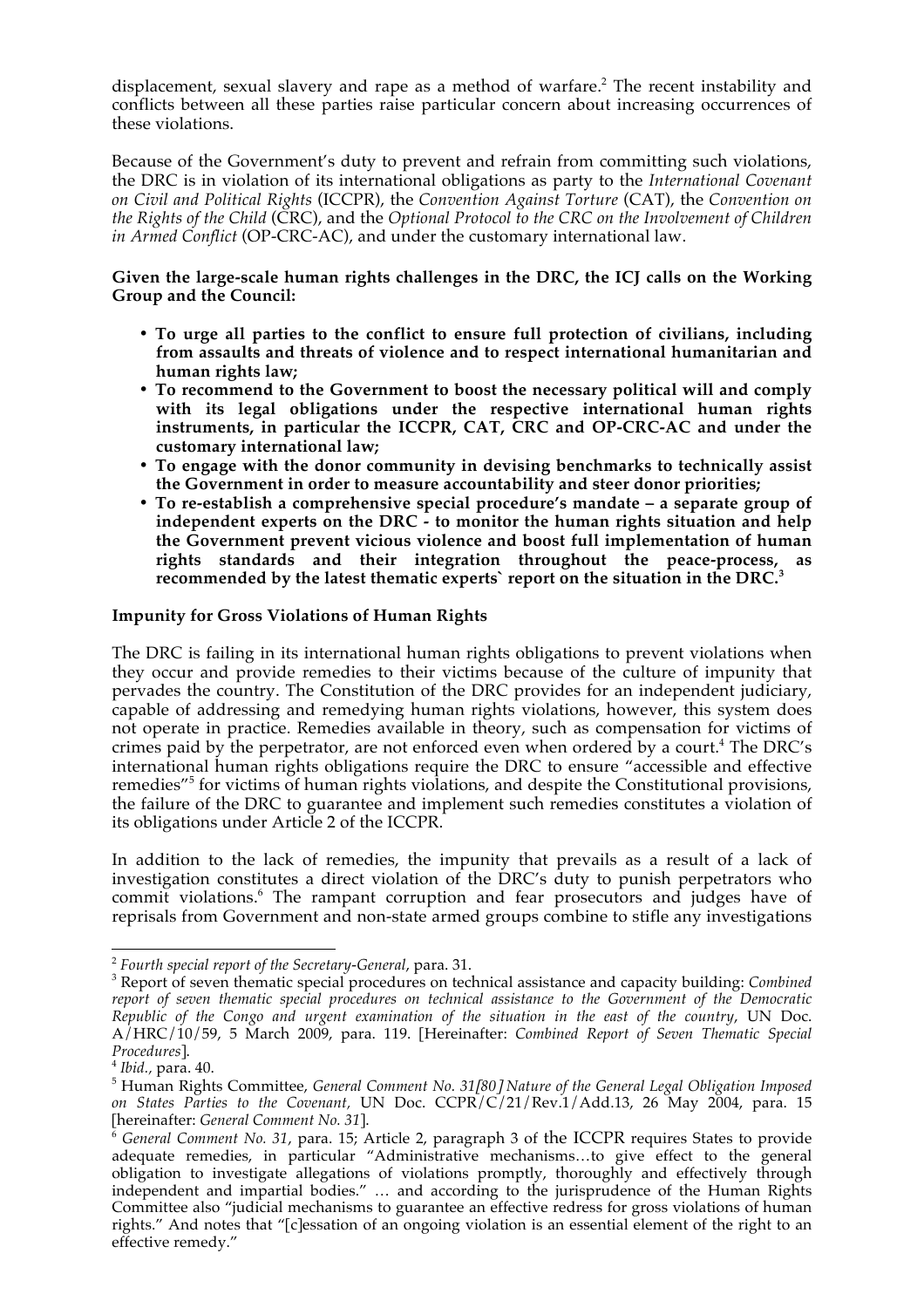and allow members of both state and non-state armed groups to continually violate human rights without legal consequences. The DRC's failure in this regard is exemplified by the rarity of investigations into human rights violations.<sup>7</sup> When trials do occur there is extreme and blatant interference by the government and military in favour of governmental forces and threats against prosecutors and judges by non-state armed groups to protect members of their forces from prosecution.<sup>8</sup>

The DRC's violations are compounded because FARDC and other state law enforcement authorities, which enjoy near total impunity, commit the majority of human rights violations.<sup>9</sup> Some perpetrators have continued to commit violations in the most recent scourge of violence as they took comfort in the lack of investigation for their previous human rights violations. Although this violence has been quelled by the cease-fire agreement signed by CNDP, other armed groups and the Government, the peace process needs to include holding perpetrators of all past violations accountable, otherwise the country remains in violation of its duties under international human rights law. However, impunity is not limited to the areas of conflict, as even in the relatively stable parts of the DRC military and security personnel are rarely prosecuted. Furthering this violation, military and security personnel fall under the jurisdiction of the military courts, the proceedings of which fall short of due process guarantees (such as a lack of access to evidence by the victims) and which lacks independence, thus even if prosecutions do occur, they are not in line with international standards. Additionally, military officials heavily influence investigations and prosecutions to protect their personnel.<sup>10</sup> Indeed, military and security personnel who commit these violations are often known and remain in their positions and are shifted about to avoid prosecutions and investigations.<sup>11</sup>

Moreover, former officers of non-state armed groups, such as Bosco Ntaganda - who has been indicted by the International Criminal Court (ICC), have joined FARDC and other state forces, resulting in the promotion of war criminals among army ranks, contributing to their own impunity and ensuring the impunity of those they commanded.<sup>12</sup>

### **The ICJ calls on the Working Group and the Council to recommend to the Government:**

- **To take immediate steps to remove military and security personnel who commit violations of human rights against civilians from the jurisdiction of military courts and to ensure these crimes are properly investigated and prosecuted by the ordinary courts;**
- **To investigate and prosecute the crimes against humanity and war crimes that occurred during the conflict from 1993 to 2003, the human rights violations and international crimes in Kinshasa in August 2006 and May 2007, and in Bas Congo in February 2007 and March 2008 and in North Kivu from August 2008 to January 2009 and ensure full cooperation in current investigations and prosecutions by the International Criminal Court (ICC), in particular to arrest and transfer Bosco Ntaganda to the ICC;**
- **To refrain from integrating CNDP forces into the FARDC and end the practice of appointing and promoting, among the ranks of the FARDC, persons implicated in gross human rights violations;**
- **To expand its judicial and security sector reforms, including the provision of**

<sup>7</sup> *Combined Report of Seven Thematic Special Procedures*, para. 60-61; Leandro Despouy, Special Rapporteur on the independence of judges and lawyers, *Report of the Special Rapporteur on the independence of judges and lawyers, Addendum: Mission to the Democratic Republic of the Congo*, UN Doc. A/HRC/8/4/Add.2, April 11, 2008, para. 70 [hereinafter: *Report of the Special Rapporteur on the independence of judges and lawyers*].

<sup>&</sup>lt;sup>8</sup> Combined Report of Seven Thematic Special Procedures, para. 61.<br><sup>9</sup> Report of the Special Rapporteur on the independence of judges and lawyers, para. 15.<br><sup>10</sup> Id.; Yakin Ertürk, Special Raporteur on violence against wo *of the Special Rapporteur on violence against women, its causes and consequences, Addendum: Mission to the Democratic Republic of the Congo*, UN Doc. A/HRC/7/6/Add.4, 28 February 2008, para. 75-76 [hereinafter: *Report of the Special Rapporteur on violence against women*]. 11 Ibid., para. 76.

<sup>12</sup> *Combined Report of Seven Thematic Special Procedures*, para. 72.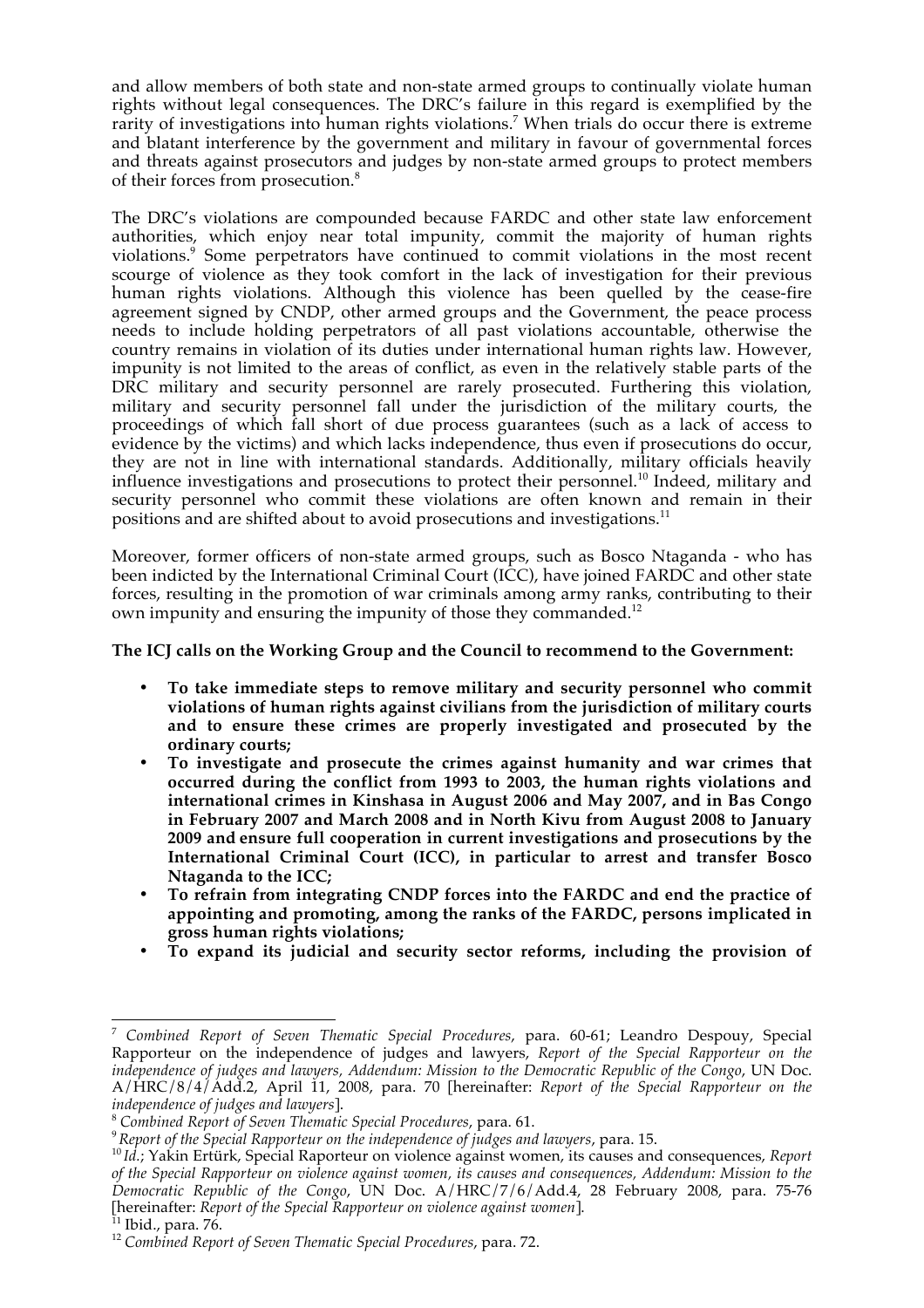**vetting procedures13 to screen military and police officers alleged to be responsible for or suspected of gross human rights violations;**

• **To prevent and refrain from interference and to ensure cooperation with investigations and prosecutions of military personnel implicated in human rights violations.**

#### **Judicial Independence and Access to Justice**

The Government of the DRC has an obligation, arising from both its Constitution and relevant international instruments, primarily under Articles 2 and 14 of the ICCPR, to protect and ensure judicial independence, access to justice and a due process, but the current state of the judiciary clearly shows that these obligations are not being met.<sup>14</sup> Despite constitutional separation of the branches of government the DRC has only recently established the constitutionally required High Council of the Judicature to oversee the judicial branch.<sup>15</sup> Furthermore, the executive branch, the military, and rebel groups interfere by instructing, threatening and coercing judges, prosecutors and lawyers, which undermines necessary judicial independence. Because of the existing control of the judiciary by political and military personnel, the political will required to give impact to laws that would improve the judicial independence seems to be nonexistent. Unless the Government takes steps to enforce and pass additional laws on the judiciary, the current laws will, in effect, remain mere aspirations.<sup>16</sup>

The Government is also failing in its duty to provide access to justice. The limited access to justice owes particularly to the low budget allocations that have lead to increased corruption in the judiciary, so that the poor, who cannot afford to buy their justice, have no access to it. Additionally, because of the lack of funding there are not enough courts or judges, legal aid does not function in rural areas, and there is no money to support judges travelling to rural areas to hear cases so the people outside of the cities have virtually no legal recourse.<sup>17</sup> This utter lack of judicial infrastructure imposes great restrictions on any access to justice for victims of human rights violations.

The recent wave of bloodshed in North Kivu has eliminated any access to justice for civilians in that area. Complacency between FARDC and rebel groups, such as PARECO, FDLR, and CNDP, allow for rebel groups to access supplies, which allows these groups, in addition to FARDC, to continue to intimidate and harass the local civilian populations.<sup>18</sup> Civilians have no legal recourse for these violations and instead are often executed in their homes, both by rebel groups and by FARDC, if the civilians are suspected of not supporting that group.<sup>19</sup> As violations that have occurred during the most recent as well as past conflicts have not been investigated or punished, victims have been denied access to justice and reparations in contravention of the international law. In failing to provide access to justice for its citizens, the Government is in violation of its duties under Article 2, paragraph 1 of the ICCPR.

# **The Working Group should recommend that the Council urge the Government:**

• **To allocate appropriate financial resources for the judiciary, to provide for the necessary increase in numbers of judges and courts, to make available a nationwide system of legal aid, in particular to victims of sexual violence and to the poor and rural populations, and to provide for training of judges on standards of the due process, judicial independence and human rights;**

<sup>&</sup>lt;sup>13</sup> See the relevant UN standards and principles on vetting procedures: Report of the UN Secretary General: "*The rule of law and transitional justice in conflict and post-conflict societies"*, UN Doc. S/2004/616 of 23 August 2004, para. 52 and Principle 36 of the United Nations *Updated set of principles for the protection and promotion of human rights through action to combat impunity.* 

<sup>14</sup> *Report of the Special Rapporteur on the independence of judges and lawyers*, paras. 5, 16; Human Rights Committee, General Comment No. 31, para. 15.<br><sup>15</sup> Fourth special report of the Secretary-General, para. 69.<br><sup>16</sup> Combined Report of Seven Thematic Special Procedures, para. 64.<br><sup>17</sup> Report of the Special Rapporteur on the

*General*, para. 23. <sup>19</sup> *Fourth special report of the Secretary-General*, para. 31.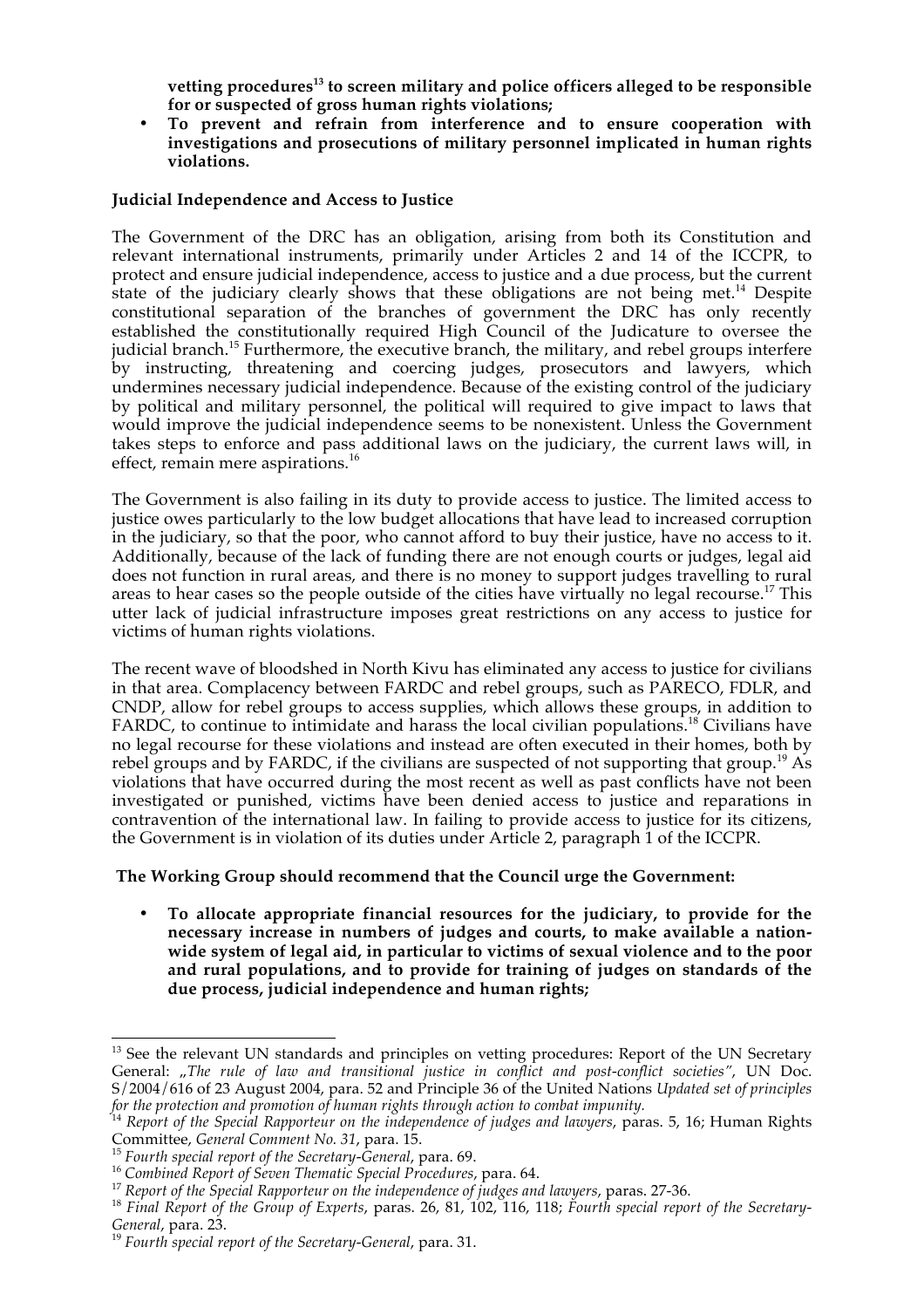- **To increase access to the legal system by opening courts and guaranteeing legal aid in rural areas;**
- **To instigate proper separation of the judicial branch from the executive and military. Ensuring that the judicial branch conducts its investigations and prosecutions without orders or direction from either the executive or the military;**
- **To guarantee protection for judges and lawyers from threats and acts of violence and ensure their safety in carrying out their duties with independence.**

### **Arbitrary Detention and Torture**

The ICJ is extremely concerned at the rate of arbitrary detention of political opponents and human rights defenders and long periods of pre-trial detention or detention without charges in the DRC, both of which undermine the rule of law and violate the DRC's obligations under international human rights law, in particular Articles 2, 9, and 10 of the ICCPR.

Arbitrary arrests are most often politically motivated, human rights defenders are frequently targeted, and particularly concerning is the complacency and support of the Government in these violations.20 Individuals subjected to arbitrary arrests and detention are often tortured, which also violates the DRC's obligations under Articles 2 and 3 of the CAT.<sup>21</sup>

Those deprived of liberty are held for extended periods of time in prisons, detention facilities, and secret detention centres. Victims of long pre-trial detention and detention without charges, both amounting to arbitrary detention, are often prevented from seeking access to a lawyer of one's choice or seeing a family.<sup>22</sup> Stringent application of the Constitutional provision that sets a limit on pre-trial detention would help prevent arbitrary detention and fulfil the DRC's international human rights obligations in this regard. As this provision is rarely enforced, the DRC remains in violation of its duties.<sup>23</sup>

**The ICJ encourages the Working Group and the Council to urge the Government:**

- **To immediately cease the practice of arbitrary detention, and end the use of arbitrary arrests and detention for suppression of political opposition and dissenting opinions;**
- **To immediately investigate cases and prosecute alleged perpetrators of all acts of arbitrary detention, torture, or cruel, inhuman or degrading treatment, including that towards prisoners or detainees;**
- **To investigate previous instances of arbitrary detention, free those who remain detained and provide an effective remedy and reparation to victims as required by Article 9 of the ICCPR;**
- **To address the overcrowding of prisons, by releasing any persons who were arbitrary detained or who are waiting for unduly delayed trial; also by reducing the practice of pre-trial detention to be used only in necessary, legitimate and legally justifiable cases, for a limited period of time, as any deprivation of liberty must conform to the general principles of legality, legitimacy, necessity and reasonableness and proportionality;**
- **To ensure that pre-trial detention is used exceptionally and guarantee bails, except in situations where the likelihood exists that the accused would abscond or destroy evidence, influence witnesses or flee from the jurisdiction of the State;**
- **To guarantee that anyone arrested or detained on a criminal charge shall be brought to trial within a reasonable time, and without undue delay, or be released pending trial;<sup>24</sup>**

<sup>&</sup>lt;sup>20</sup> Id.; Combined Report of Seven Thematic Special Procedures, para. 19;<br><sup>21</sup> Combined Report of Seven Thematic Special Procedures, para. 18; *Fourth special report of the Secretary-General*, para. 31; Articles 2 and 3 of the Convention against Torture and Other Cruel, Inhuman or Degrading Treatment or Punishment.

<sup>22</sup> *Fourth special report of the Secretary-General*, para. 31; *Report of the Special Rapporteur on the independence of judges and lawyers*, para. 51; *Combined Report of Seven Thematic Special Procedures*, para. 18-19.<br><sup>23</sup> *Report of the Special Rapporteur on the independence of judges and lawyers, para. 50.*<br><sup>24</sup> See, Article 38 of the *Body of Principles for the Protection of All Persons under Any Form of Detention or* 

*Imprisonment* and Human Rights Committee Views of 4 April 1995, Communication No. 447/1991, Case *Leroy Shalto (Trinidad and Tobago)*, para. 7.2.